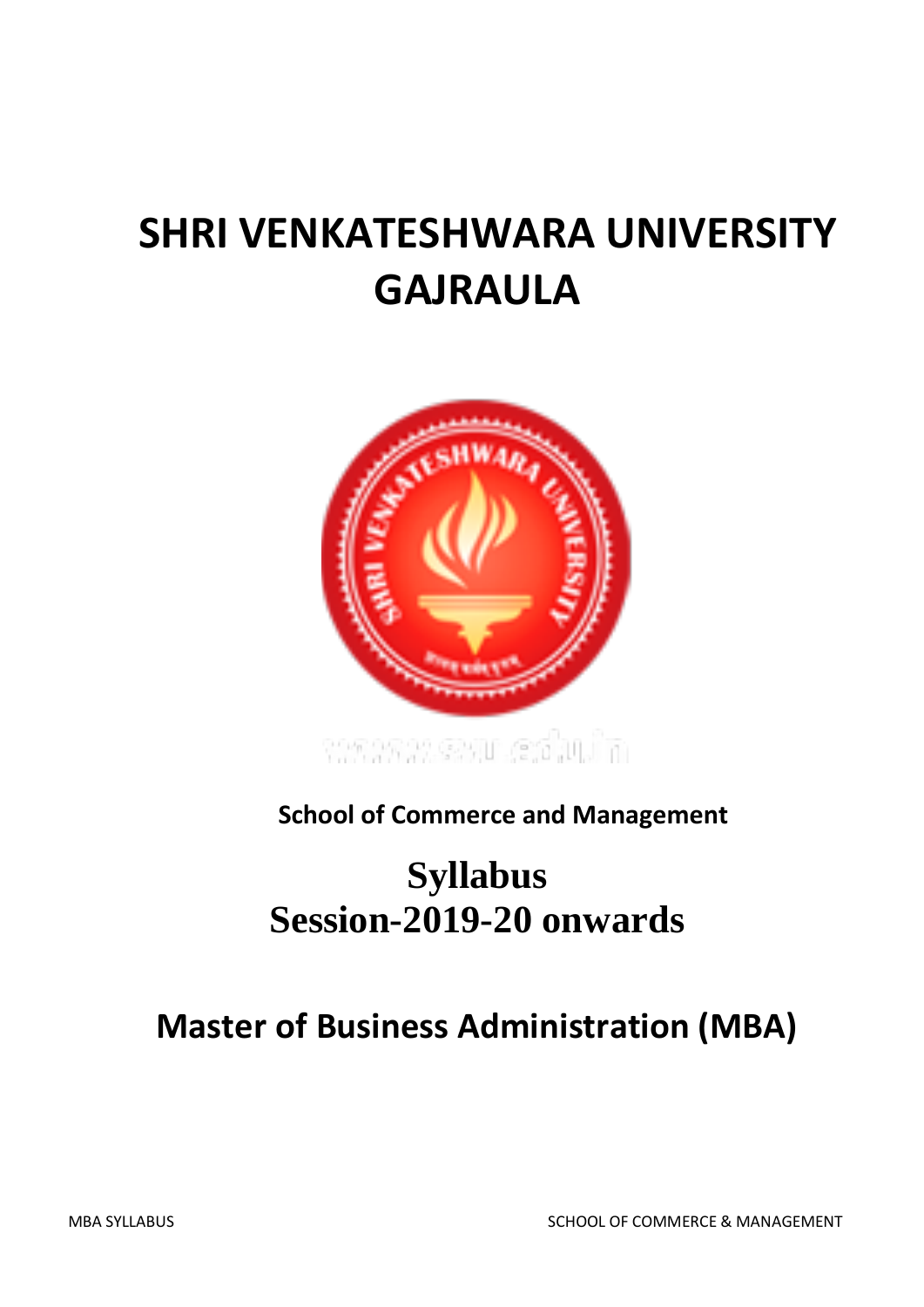|  |  | <b>Year: 1 Semester: II</b> |  |
|--|--|-----------------------------|--|
|--|--|-----------------------------|--|

| <b>S.N.</b>      | <b>Subject</b> | <b>Subject</b>               | <b>EVALUATION SCHEME</b> |                |                          |           |           |              |              |               |                |
|------------------|----------------|------------------------------|--------------------------|----------------|--------------------------|-----------|-----------|--------------|--------------|---------------|----------------|
|                  | Code           |                              |                          |                | <b>SESSIONAL</b>         |           |           | <b>ESE</b>   | <b>Total</b> | <b>Credit</b> |                |
|                  |                |                              |                          |                | <b>EXAMS</b>             |           |           |              |              |               |                |
|                  |                |                              | L                        | T              | ${\bf P}$                | <b>CT</b> | <b>TA</b> | <b>Total</b> |              |               |                |
| 1.               | <b>MBA-211</b> |                              | 3                        | $\overline{2}$ |                          | 20        | 10        | 30           |              |               | $\overline{4}$ |
|                  |                | Organizational Behavior      |                          |                |                          |           |           |              | 70           | 100           |                |
| 2.               | <b>MBA-212</b> | <b>Financial Accounting</b>  | 3                        | $\overline{2}$ |                          | 20        | 10        | 30           | 70           | 100           | $\overline{4}$ |
|                  |                |                              |                          | $\overline{2}$ |                          |           |           |              | 70           |               |                |
| 3.               | <b>MBA-213</b> | <b>Business Ethics</b>       | 3                        |                |                          | 20        | 10        | 30           |              | 100           | $\overline{4}$ |
| $\overline{4}$ . | <b>MBA-214</b> | <b>Research Methodology</b>  | 3                        | $\overline{2}$ |                          | 20        | 10        | 30           | 70           | 100           | $\overline{4}$ |
|                  |                | <b>Opt any One</b>           |                          | $\overline{2}$ |                          |           |           |              |              |               |                |
| 5.               | <b>MBA-215</b> | <b>Financial Management</b>  | 3                        |                |                          | 20        | 10        | 30           | 70           | 100           | $\overline{4}$ |
|                  |                | <b>Management Accounting</b> |                          | $\overline{2}$ |                          |           |           |              |              |               |                |
|                  | <b>MBA-216</b> |                              | 3                        |                |                          | 20        | 10        | 30           | 70           | 100           | $\overline{4}$ |
|                  |                | Opt any one                  |                          | $\overline{2}$ |                          |           |           |              |              |               |                |
| 6.               | <b>MBA-217</b> | <b>System Analysis and</b>   | 3                        |                |                          | 20        | 10        | 30           | 70           | 100           | $\overline{4}$ |
|                  |                | Design                       |                          |                |                          |           |           |              |              |               |                |
|                  |                | <b>Business Statistics</b>   |                          | $\overline{2}$ | $\overline{\phantom{a}}$ |           |           |              |              |               |                |
|                  | <b>MBA-218</b> |                              | 3                        |                |                          | 20        | 10        | 30           | 70           | 100           | 4              |
|                  |                | <b>Total</b>                 | 18                       | 12             | $\blacksquare$           |           |           | 180          | 420          | 600           | 24             |
| 7                | <b>MBA-219</b> | <b>Environmental Studies</b> |                          |                |                          |           |           |              |              |               |                |
|                  |                | (Non-CGPA)                   | $\overline{2}$           |                |                          | 20        | 10        | 30           | 70           | 100           | $\overline{2}$ |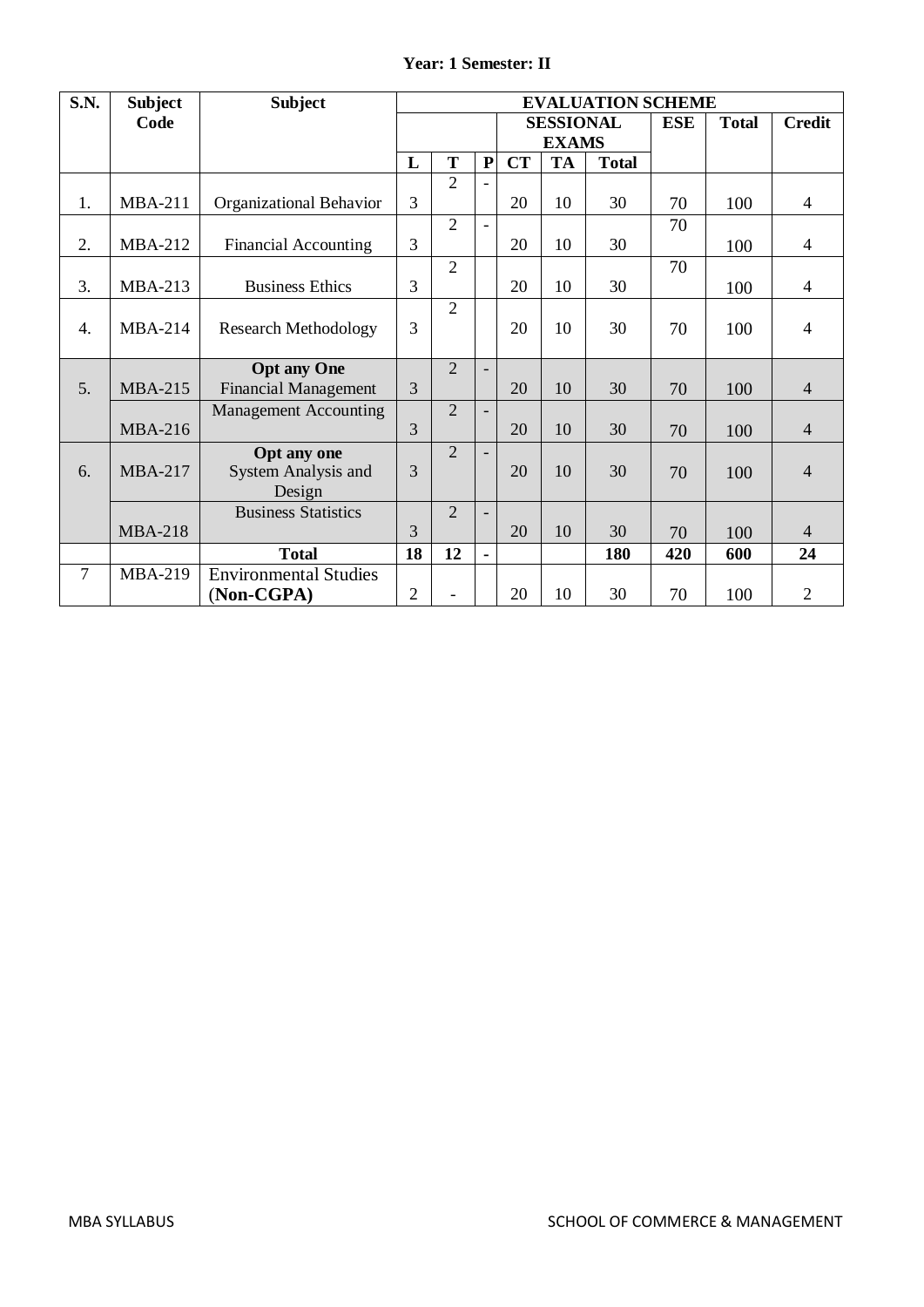## Master of Business Administration (MBA) 2019-20 onwards **Semester-II**

#### **ORGANIZATIONAL BEHAVIOR (MBA- 211) Credit Hours: 4**

#### **Course Objective:**

To familiarize the students with the basic concepts and principles of management. The students should clearly understand the definitions of different areas of management. This course will facilitate students to understand and describe specific theories related to perception, motivation, leadership, job design, and organizational change. Also this will help the student to demonstrate effective teamwork behavior by learning the concept of group dynamics and conflict management. The course will help them evaluate methods of motivating and rewarding individuals & group and integrate individual, group, and organizational level concepts**.** 

#### **UNIT I (9 sessions)**

**Evolution of Management Thought:** Scientific Management, Classical Organization Theory School, Management Science School, Behavioral School, Systems Approach and Contingency Approach.

**Concept of Management**: Definition, Need, Concept and Nature of Management, Skills & Management Levels, Managing in Present Competitive Environment.

## **UNIT II (8 sessions)**

**Process of Management:** Planning; Organizing- departmentalization, Line and Staff relationship; Directing; Coordinating & Controlling; Decision Making; Authority and Responsibility.

#### **UNIT III (8 sessions)**

**Elements of Human Behavior at Work:** Definition, Concept, Need, Importance and Foundations of Organizational Behavior, Personality, Perceptual Processes, Management and Behavioral applications of Personality, and Perception.

#### **UNIT IV (6 sessions)**

**Psychological Variables and Communication Technology:** Learning; Values and Attitudes; Motivation; Management and Behavioral Applications of Attitude and Motivation on Performance.

#### **UNIT V (9 Sessions)**

**Leadership :** Style and Functions of Leader, Transformational -Transactional, Charismatic-Visionary Leadership, Likert's Four Systems of Leadership and Managerial Grid.

**Organizational Conflict:** Concept, classification, process and conflict resolution strategies;

**Organizational Culture:** Concept, Process and Implications of Organizational Culture;

**Organizational Change:** Concept, Nature, Kurt Lewin Theory of Change, Implementing Change, Managing Resistance to Change.

#### **COURSE OUTCOME:**

1: Comprehending the nature, functioning and design of organizations as social collectives

2.To evaluate the reciprocal relationship between the organizational characteristics and managerial behavior.

3: Develop practical insights and problem solving capabilities for effectively managing the Organisational processes)

4: Analysing the behavior of individuals and groups in organizations.

#### **SUGEESTED READING:**

1. VSP RAO-Managing Organization (EXCEL 1 EDITION)

- 2. Chaturvedi& Saxena -Managing Organization (Himalaya Publication)
- 3. Stoner, Freeman & Gilbert Jr Management (Prentice Hall of India,  $6^{\degree}$ Edition)
- 4 Robbins-Organization Behavior -15 e Prentice hall
- 5. Koontz Harold & Weihrich Heinz Essentials of management (Tata McGraw Hill, 5th Edition 2008)
- 6. Newstrom John W. Organizational Behaviour: Human Behaviour at Work (Tata McGraw Hill, 12th Edition)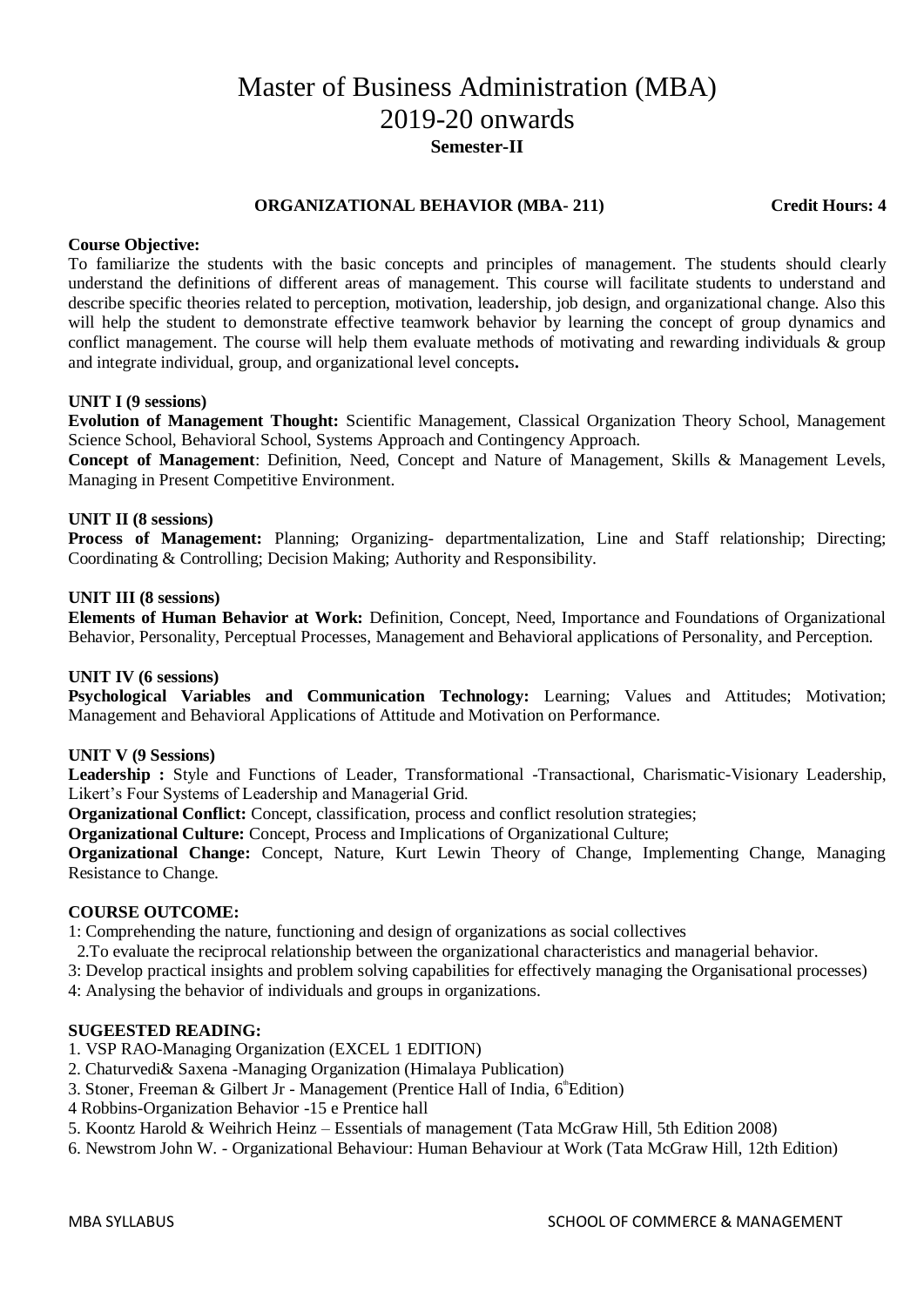## **Course Objective:**

The main objective of financial accounting is to accurately prepare an organization's final accounts for a specific period, otherwise known as financial statements. The three primary financial statements are the income statement, the balance sheet and the statement of cash flows

- Unit I Meaning and Scope of Accounting, Accounting Principles, Accounting Equation, Accounting Conventions and Postulates, Double Entry System of Accounting. Unit - II Hire Purchase and Installment Payment System.
- Unit III Royalty Accounts, Insolvency Accounts of Individuals.
- Unit IV Departmental and Branch accounting.
- Unit V Admission of New Partners, Retirement and Death of a Partner, Dissolution of Partnership.

## **COURSE OUTCOME:**

1. Understand and apply accounting concepts, principles and conventions for their routine monetary transaction;

2. Recognize circumstances providing for increased exposure to fraud and define preventative internal control measures.

3. Create and Prepare financial statements in accordance with Generally Accepted Accounting Principle

4.Utilize the technology (such as computers, information databases) in facilitating and enhancing accounting and financial reporting processes

## **Suggested Reading:**

- 1 .Lal, Jawahar, Accounting: Theory and Practice, Himalaya Publishing House, New Delhi
- 2. Sehgal, Ashok, Sehgal, Deepak, Advanced Financial Accounting. Taxmann's, New Delhi
- 3. Sharma, D.G., Financial Accounting, Taxmann's, New Delhi
- 4. Baker, Richard , Advanced Financial Accounting, Tata McGraw Hill, Publishing Company, New Delhi
- 5. Maheshwari, Advanced Accounting, Vikas Publishing House, New Delhi

 **Business Ethics (MBA- 213) Credit Hours: 4**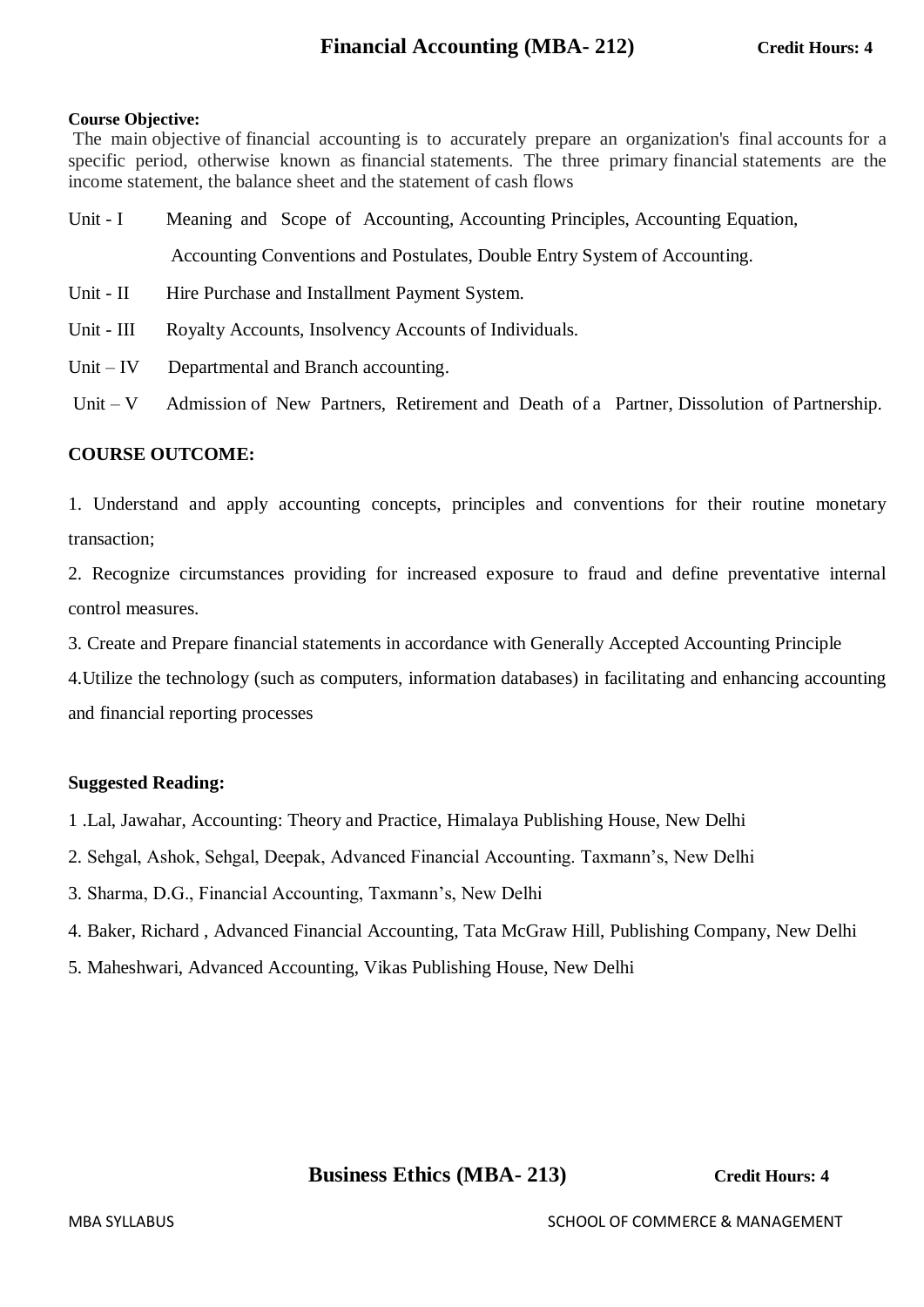Objective: The basic objective is The job security, better working condition, and proper salary can be achieved by the good business ethics. Good relationship and business in the society can also be developed with the business ethics. It helps us to increase the profit and economic growth of the business with ethics.

**Unit I**- Business Ethics- An overview-Concept, nature, evolving ethical

values, Arguments against business Ethics.

**Unit II-** Work life in Indian Philosophy: Indian ethos for work life,

Indian values for the work place, Work-life balance.

**Unit III-** Relationship between Ethics & Corporate Excellence-Corporate

Mission Statement, Code of Ethics, Organizational Culture,

TQM.

**Unit IV-** Gandhian Philosophy of Wealth Management-Philosophy of

Trusteeship, Gandhiji's Seven Greatest Social Sins.

**Unit V-** Corporate Social Responsibility-Social Responsibility of

business with respect to different stakeholders, Arguments for

and against Social responsibility of business, Social Audit.

## **COURSE OUTCOME:**

1 – Explore the relationship between ethics and business and the subsequent theories of justice and economics across different cultural traditions.

- 2 Explain the relationship between ethics, morals and values in the workplace.
- 3 Formulate ethical philosophy to explain how it contributes to current practice.
- 4 Appraise some of the competing demands on business when scrutinizing the ethics of business activity.

## **Suggested Books:**

- 1. Koltar, Philip Marketing Management
- 2. Stanton, Etzel Walker, Fundamentals of Marketing
- 3. Saxena Rajan Marketing Management
- 4. McCarthy, FJ Basic Marketing

## **RESEARCH METHODOLOGY (MBA-214) Credit Hours: 4**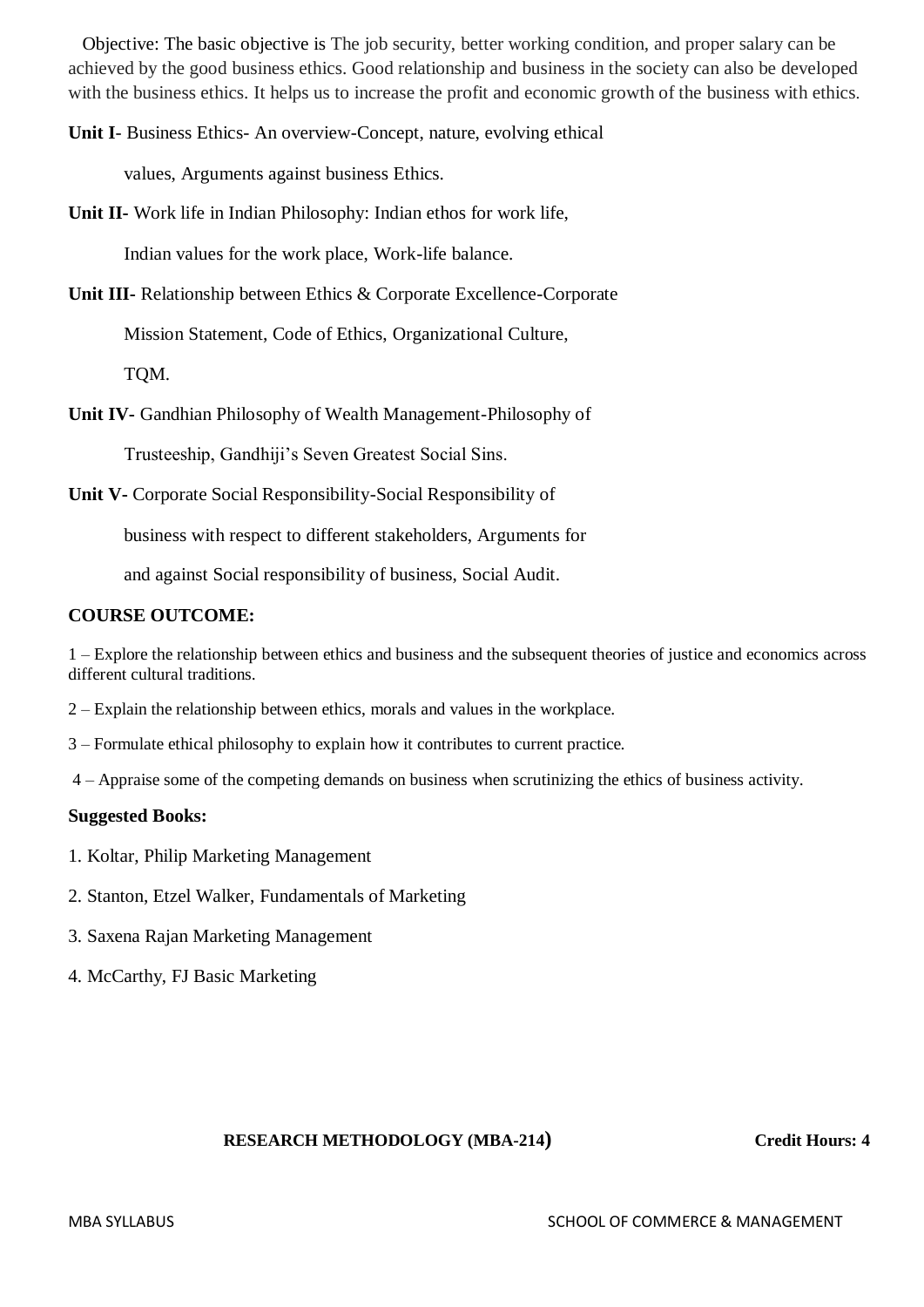**Course Objective:** The objective of this course is to develop the research skills of the students in investigating into the business problems with a view to arriving at objective findings and conclusions and interpreting the results of their investigation in the form of systematic reports.

## **UNIT I (8 Sessions)**

Introduction: Concept of Research and Its Application in Various Functions of Management, Types of Research, Types of Business Problems Encountered by the Researcher, Problems and Precautions to the Researchers.

#### **UNIT II (6 Sessions)**

Process of Research: Steps Involved in Research Process. Research Design: Various Methods of Research Design, Collection of Data.

#### **UNIT III (8 Sessions)**

Concept of Sample, Sample Size and Sampling Procedure, Various Types of Sampling Techniques, Determination and Selection of Sample Member, Types of Data: Secondary and Primary, Various Methods of Collection and Data, Preparation of Questionnaire and Schedule, Types of Questions, Sequencing of Questions, Check Questions, Length of Questionnaire, Precautions in Preparation of Questionnaire and Collection of Data.

#### **UNIT IV (10 Sessions)**

Analysis of Data: Coding, Editing and Tabulation of Data, Various Kinds of Charts and Diagrams Used in Data Analysis: Bar and Pie Diagrams and their Significance, Use of SPSS in Data Analysis, Application and Analysis of Variance (ANOVA). Measurement and Central Tendency, Measure of Dispersion and their Advantages.

#### **UNIT V (8 Sessions)**

Report Preparation: Types and Layout of Research Report, Precautions in Preparing the Research Report. Bibliography and Annexure in the Report : Their Significance, Drawing Conclusions, Suggestions and Recommendations to the Concerned Persons.

## **COURSE OUTCOME**

- 1. demonstrate knowledge of research processes (reading, evaluating, and developing)
- 2. perform literature reviews using print and online databases
- 3. employ American Psychological Association (APA) formats for citations of print and electronic materials
- 4. identify, explain, compare, and prepare the key elements of a research proposal/report

## **Suggested Readings:**

1.Kothari C R – Research Methodology Methods & Techniques (New Age International Publishers)

- 2 Saunders Research Methods for Business students (Prentice hall, 2nd Edition, 2007)
- 2. Cooper and Schindler Business Research Methods (Tata McGraw Hill, 9th Edition)
- 3. C. Murthy- Research Methodology (Vrinda Publications)
- 4. Bhattacharyya-Research Methodology (Excel Books)
- 5. Panneer Selvam Research Methodology (Prentice Hall of India, Edition 2008)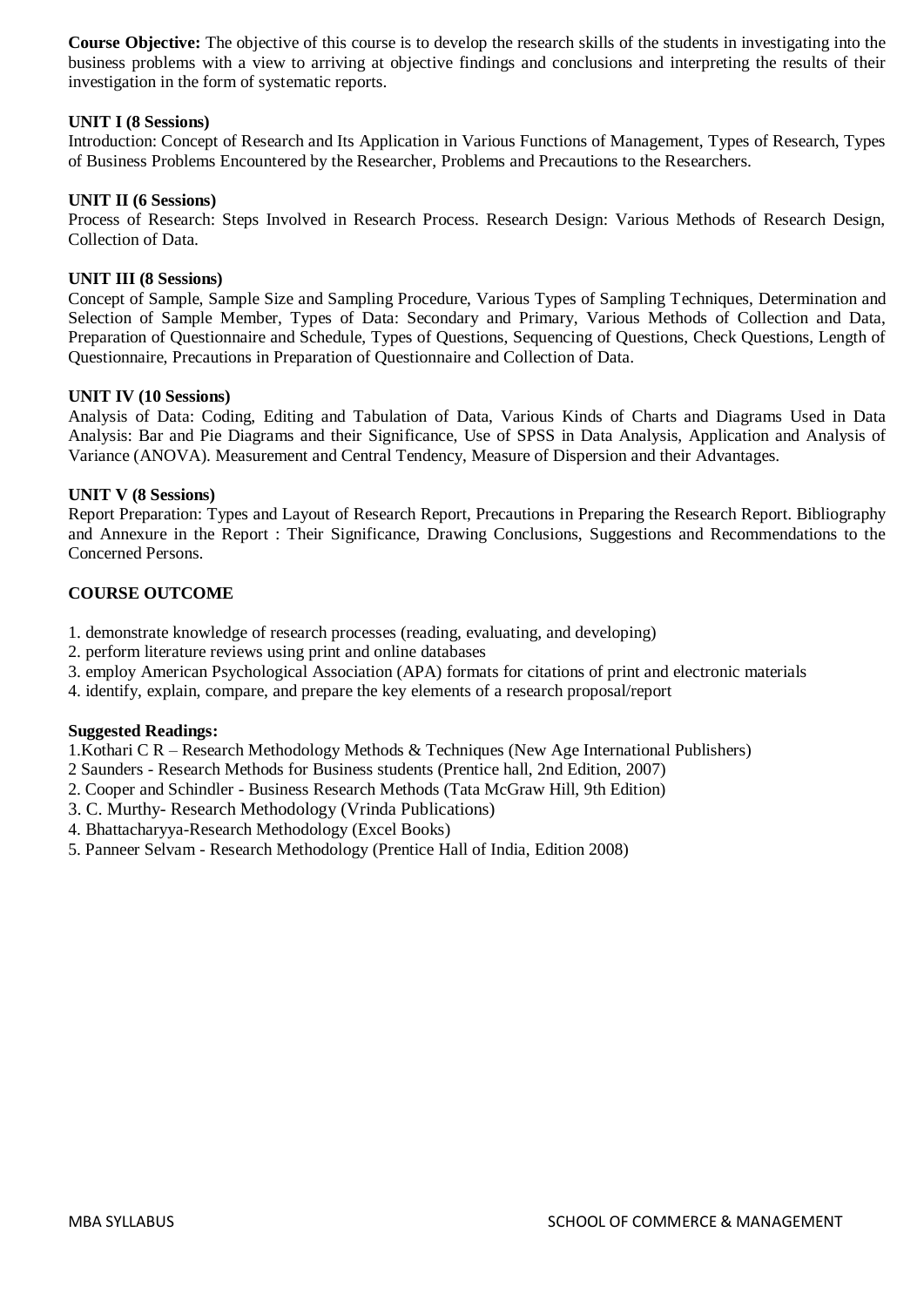## **Course Objective**

The present course aims at familiarizing the participants with the skills related to basic principles, tools and techniques of financial management.

## **Unit I (6 Sessions)**

Concept of Finance, scope and objectives of finance, Profit maximization vs. Wealth maximization, Functions of Finance Manager in Modern Age, Concept of Risk and Return

## **Unit II (8 Sessions)**

Capital Budgeting Decisions, Calculation of NPV and IRR, Cost of Capital, Concept of Opportunity Cost, Cost of Preference and Equity capital, Cash Flows as Profit and components of Cash Flows

## **Unit III (10 Sessions)**

Capital Structure, Relevance and Irrelevance of Capital Structure, Trade-off Theory, Pecking order Theory, Leverage analysis – financial, operating and combined leverage along with its implications, Dividend Relevance: Walter and Gordon Model, Miller-Modigilani(MM) Hypothesis, Linter Model of Corporate Dividend Behaviour, Forms of Dividends

## **Unit IV (10 Sessions)**

Concepts of Working Capital, Operating and Cash Conversion Cycle, Permanent and Variable Working Capital, Determinants of Working Capital, Trade Credit, Accrued Expenses and Deferred Income, Bank Finance for Working Capital

## **Unit V (6 Sessions)**

Nature, Need, Objective of Inventory Management, Inventory Management Techniques, Inventory Control Systems, Factoring, Facets of Cash Management, Motives for Holding Cash

## **COURSE OUTCOME:**

1. Understand the practical application of time value of money and evaluating long term investment decisions

2 Developing analytical skills to select the best source of capital ,its structure on the basis of cost of capital

3 Understand the use and application of different models for firm's optimum dividend payout.

4 Understand the recent trends of primary and secondary market and developing skills for application of various financial services.

## **SUGGESTED READINGS:**

1) Pandey I M - Financial Management (Vikas, 2004, 10th Ed.)

2) Van Horne - Financial Management and Policy (Prentice hall, 2003, 12th Ed.)

3)Shapiro- Multinational Financial Management (Wiley Dreamtech)

4)Sheeba kapil-Fundamental of financial management (Pearson )

5) Khan and Jain - Financial Management (Tata McGraw Hill, 3rd Ed.)

6) Prasanna Chandra - Fundamentals of Financial Management (TMH, 2004)

7) Knott G - Financial Management (Palgrave, 2004)

8) Lawrence J.Gitman – Principles of Managerial Finance (Pearson Education, 2004)

9) R P Rustagi - Financial Management (Galgotia, 2000, 2nd revised ed.)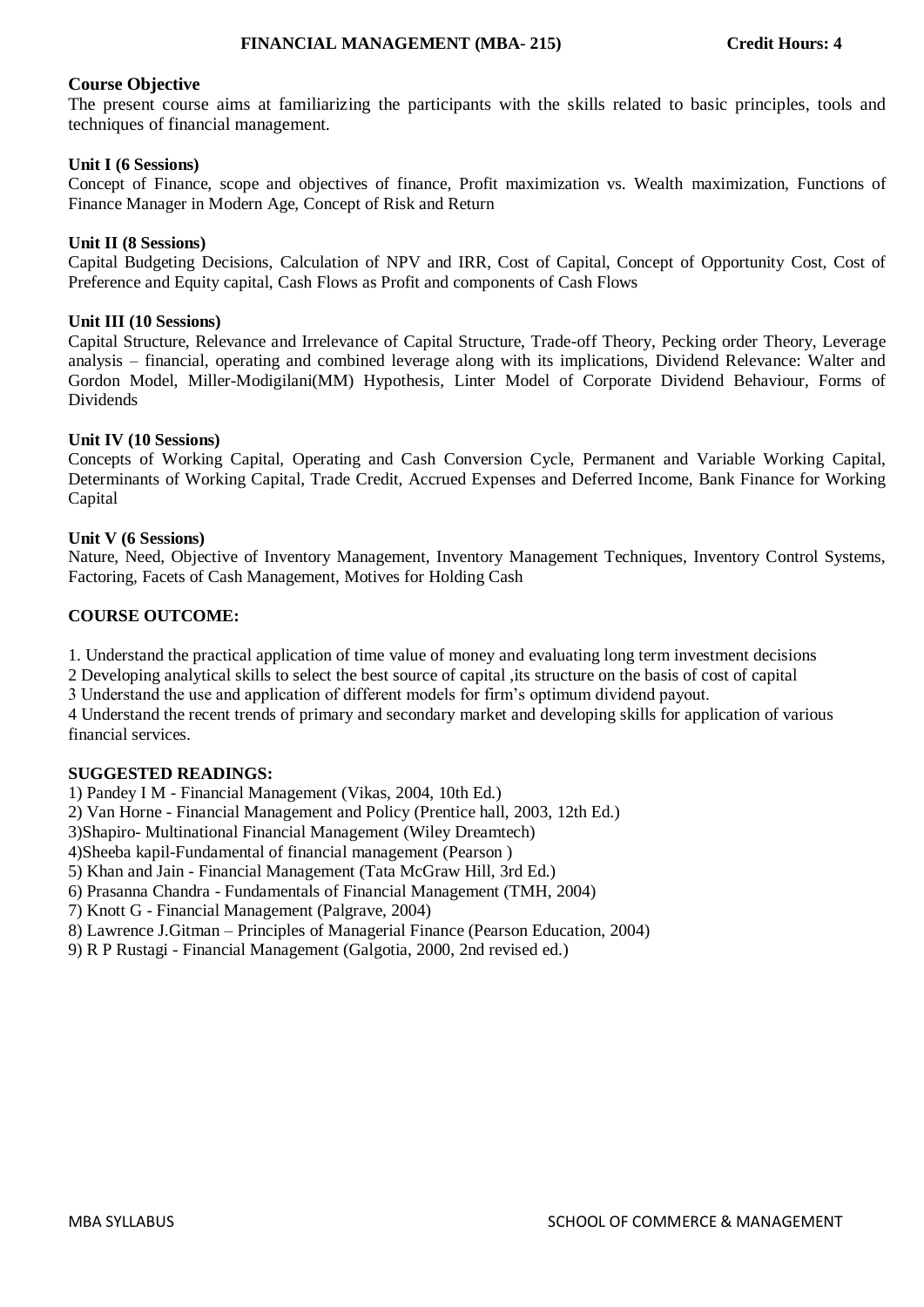## **Course Objective**

The objective of the course is to enable students to acquire knowledge of concepts, methods and techniques of management accounting and to make the students develop competence with their usage in managerial decision making and control.

*Learning Objective: The objective of the Learning is to enable students to acquire knowledge of concepts, methods and techniques of management accounting and to make the students develop competence with their usage in managerial decision making and control.*

**Unit I: Management Accounting** – Management Accounting: Meaning, Nature, Scope and functions of management accounting, Role of management accounting in decision making, Management accounting vs. financial accounting and cost accounting. Tools and techniques of management accounting

**Unit II:** Financial statement: Meaning, Importance, Limitations of financial statements, Objectives and methods of financial statements analysis, Ratio analysis, Classification of ratios – Profitability ratios, Turnover ratios, and Financial ratios, Advantages of ratio analysis, Limitations of accounting ratios.

**Unit III: Ratio analysis-** Introduction ,Definition, interpretation of ratio, objectives and advantage of ratio analysis, limitation of ratio analysis, classification of ratio, current ratio, Liquid ratio, cash ratio, fixed asset ratio.

**Unit IV: Variance Analysis: Material & Labour variance –**Meaning of variance analysis, classification of variance, Importance of variance analysis,Managerial uses of variance analysis MCV,MPV,MUV, LCV,LPV,LUV

## *Learning Outcome:*

- *1. Recognize the basics of attaching products to services, process costing and activity based costing*
- *2. Recall how to budget efficiently and measure performance by analyzing standard costs*
- *3. Identify joint allocation principles and effective decision making skills for accounting managers*

## **Suggested Readings:**

- 1. Atkinson Anthony A., Rajiv D. Banker, Robert Kaplan and S. MarYoung*, Management Accounting,* Prentice Hall.
- 2. Horngreen Charles T., and Gary L. Sundem and William O. Stratton, *Introduction to Management Accounting*, Prentice Hall of India.
- 3. DruryColin, *Management and Cost Accounting*, Thomson Learning.
- 4. Garison R.H. and E.W. Noreen, *Managerial Accounting*, McGraw Hill.
- 5. Ronald W. Hilton, Managerial Accounting, McGraw Hill Education.
- 6. Garison R.H. and E.W. Noreen, *Managerial Accounting*, McGraw Hill.
- 7. Ronald W. Hilton, Managerial Accounting, McGraw Hill Education.
- 8. Jawahar Lal, Advanced Management Accounting, Text, Problems and Cases, S.Chand & Co., New Delhi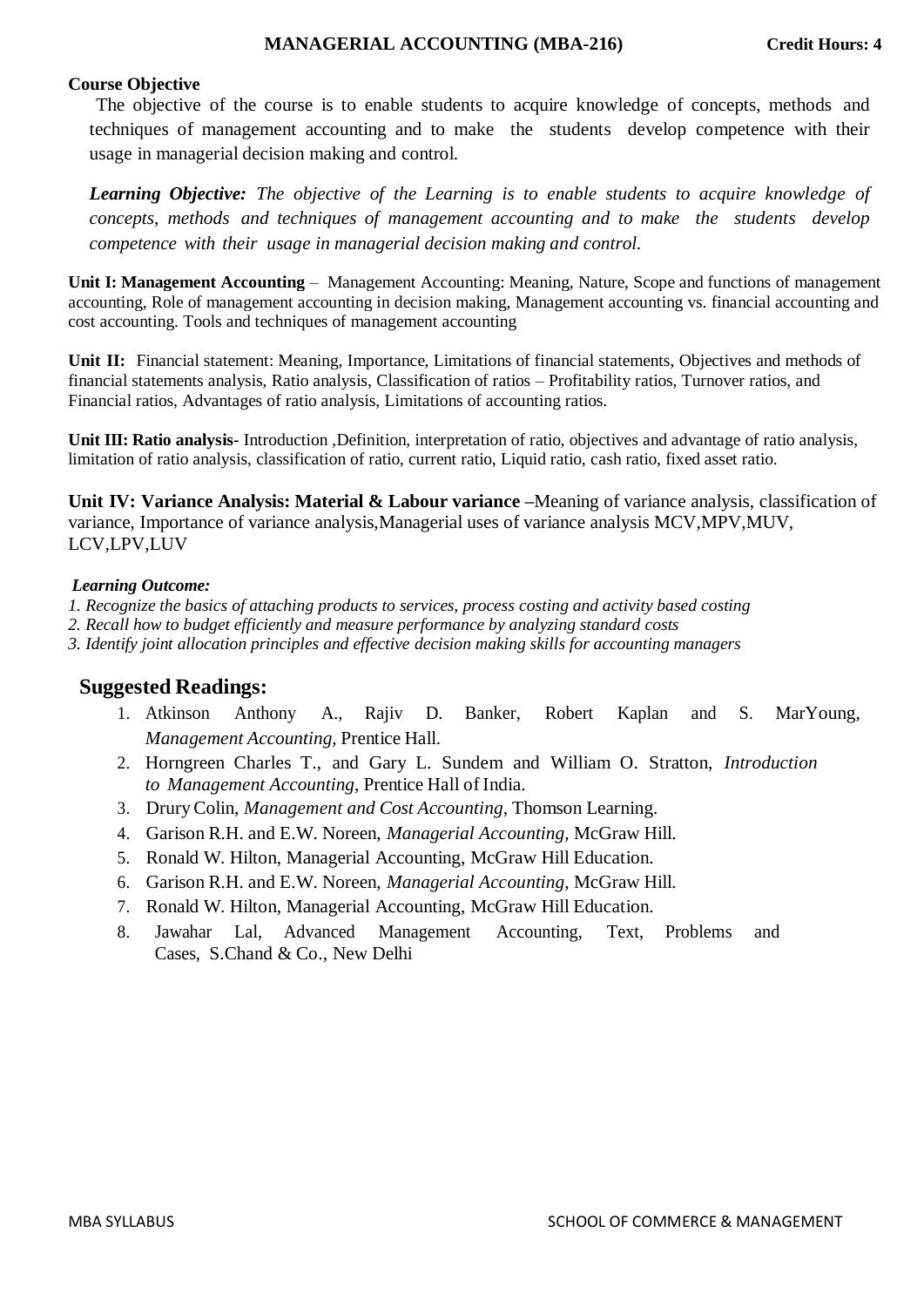## **CUSTOMER RELATIONSHIP MANAGEMENT (MBA-217) Credit Hours: 4**

## **COURSE OBJECTIVES:**

The paper is designed to impart the skill based knowledge of Customer Relationship Management. The syllabus encompasses almost the entire aspect of the subject. The purpose of the syllabus is to not just make the students aware of the concepts and practices of CRM in modern businesses but also enable them to design suitable practices and programs for the company they would be working.

## **UNIT I (8 Sessions)**

Customer Relationship Management Fundamentals- Theoretical perspectives of relationship, Evolution of relationship marketing, Stages of relationship, Issues of relationship, Purpose of relationship marketing, Approach towards marketing: A paradigm shift, Historical Perspectives, CRM Definitions, Emergence of CRM practice:, CRM cycle, Stakeholders in CRM, Significance of CRM, Types of CRM, Success Factors in CRM, CRM Comprehension, CRM Implementation

## **UNIT II (8 Sessions)**

Customer Satisfaction: Meaning, Definition, Significance of Customer Satisfaction, Components of Customer Satisfaction, Customer Satisfaction Models, Rationale of Customer Satisfaction, Measuring Customer Satisfaction, Customer satisfaction and marketing program evaluation, Customer Satisfaction Practices, Cases of Customer Satisfaction

## **UNIT III (8 Sessions)**

Service Quality: Concept of Quality, Meaning and Definition of Service Quality, Factors influencing customer expectation and perception, Types of Service Quality, Service Quality Dimensions, Service Quality Gaps, Measuring Service Quality, Service Quality measurement **Scales** 

## **UNIT IV (8 Sessions)**

Customer Relationship Management: Technology Dimensions - E- CRM in Business, CRM: A changing Perspective, Features of e-CRM, Advantages of e-CRM, Technologies of e-CRM, Voice Portals, Web Phones, BOTs, Virtual Customer Representative, Customer Relationship Portals, Functional Components of CRM, Database Management: Database Construction, Data Warehousing, architecture, Data Mining. Characteristics, Data Mining tools and techniques, Meaning, Significance, Advantages, Call Center, Multimedia Contact Center, Important CRM softwares.

## **UNIT V (8 Sessions)**

Customer Relationship Management: Emerging Perspectives: Employee-Organisation Relationship, Employee- Customer Linkage, Factors effecting employee's customer oriented behavior, Essentials of building employee relationship, Employee customer orientation, Service Failure, Service Recovery Management, Service Recovery Paradox, Customer Life time value, customer profitability, customer recall management, customer experience management, Rural

MANAGEMENT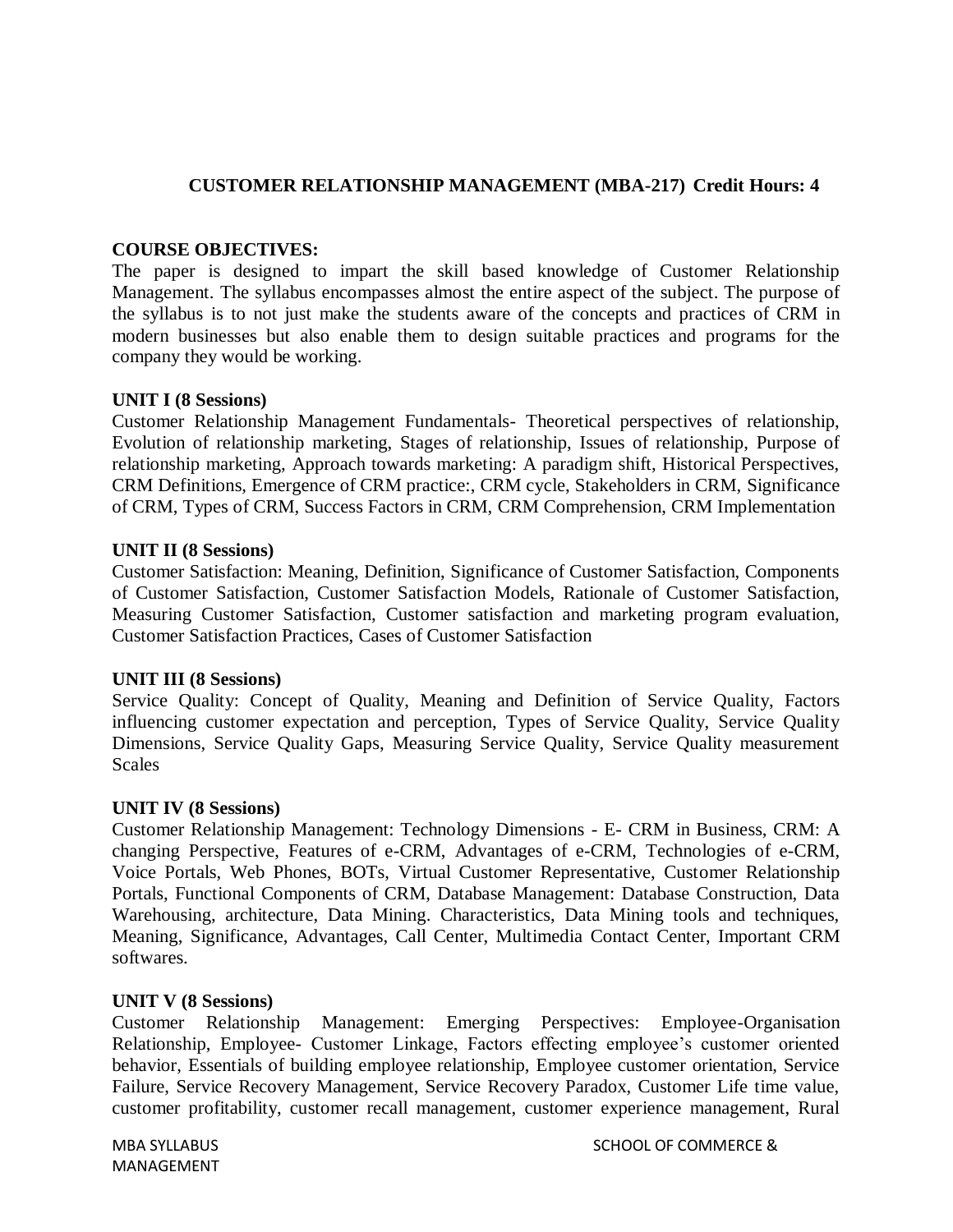CRM, , customer relationship management practices in retail industry, hospitality industry, banking industry, telecom industry, aviation industry .

## **Course Outcomes:**

1.The students would be able to identify the benefits of value creation for the customers.

2.Gained an understanding of key concepts , technologies and best practices of CRM

3.Be able to measure the customer equity and the importance of customer retention to the organization

4.Be able to analyze the different processes and design the strategic framework for CRM integration in the existing functions of the organizations

## **Suggested Readings**

1. Alok Kumar Rai : Customer Relationship Management: Concepts and Cases (Second Edition)-PHI Learning

2. Simon Knox, Adrian Payne, Stan Maklan: Customer Relationship Management- Routledge Inc.

3. Bhasin- Customer Relationship Management (Wiley Dreamtech)

- 4. Dyche- Customer relationship management handbook prentice hall
- 5. Peelan-Customer relationship management prentice hall

6. Kristin Anderson, Carol Kerr : Customer relationship management, McGraw-Hill Professional

7. Chaturvedi-Customer Relationship Management(Excel Books)

8. Sheth J N, Parvatiyar A. and Shainesh G. : Customer relationship management: , Emerging Concepts,

Tools, & Applications, Tata McGraw-Hill Education

9. Lumar- Customer Relationship Management (Wiley India)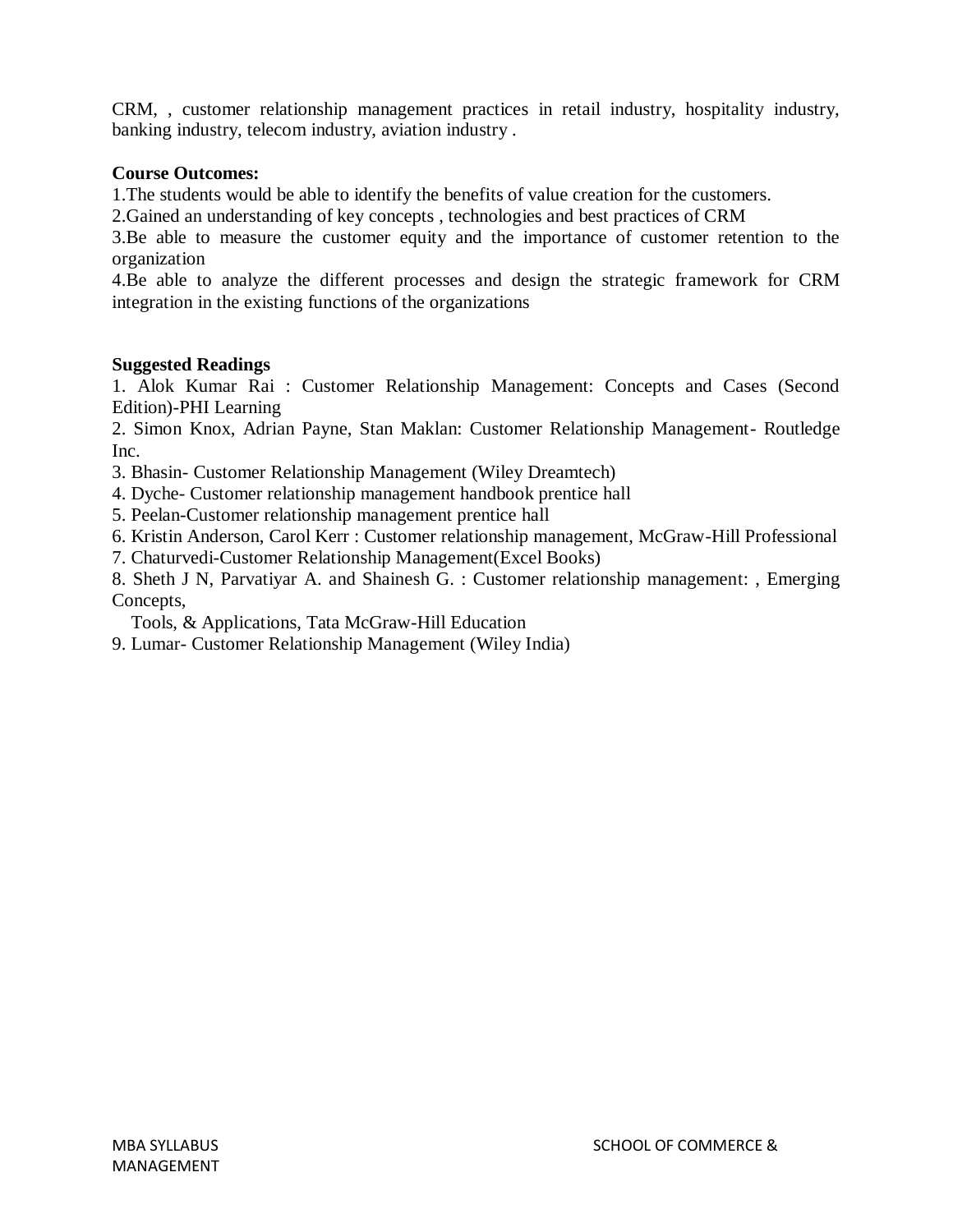## **BUSINESS STATISTICS (MBA- 218) Credit Hours: 4**

## **Course Objective**

The objective of the course is to make the students familiar with basic statistical techniques and their applications in managerial decision making.

## **Unit I (8 Sessions)**

*Role of statistics*: Applications of inferential statistics in managerial decision-making; Measures of central tendency: Mean, Median and Mode and their implications; Measures of Dispersion: Range, Mean deviation, Standard deviation , Coefficient of Variation ( C.V.) , Skewness, Kurtosis.

## **Unit II (8 Sessions)**

*Time series analysis*: Concept, Additive and Multiplicative models, Components of time series, Trend analysis: Least Square method - Linear and Non- Linear equations, Applications in business decisionmaking.

## **Unit III (10 Sessions)**

Index Numbers:- Meaning , Types of index numbers, uses of index numbers, Construction of Price, Quantity and Volume indices:- Fixed base and Chain base methods.

*Correlation:-* Meaning and types of correlation, Karl Pearson and Spearman rank correlation.

Regression:- Meaning , Regression equations and their application , Partial and Multiple correlation & regression :- An overview.

## **Unit IV (8 Sessions)**

*Probability*: Concept of probability and its uses in business decision-making; Addition and multiplication theorems; Bayes'Theorem and its applications.

*Probability Theoretical Distributions*: Concept and application of Binomial; Poisson and Normal distributions

## **Unit V (6 Sessions)**

*Estimation Theory and Hypothesis Testing*: Sampling theory; Formulation of Hypotheses; Application of Z test, t-test, F-test and Chi-Square test. Techniques of association of Attributes & Testing.

## **Course outcome:**

CO1. Gaining Knowledge of basic concept / fundamentals of business statistics.

CO2. To develop practical understanding of various statistics concepts.

CO3. To compute various measures of central tendency, Measures of Dispersion, Time Series Analysis, Index Number, Correlation and Regression analysis and their implication on Business performance.

CO4. Evaluating basic concepts of probability and perform probability theoretical distributions.

## **SUGGESTED READINGS**

- 1. Bhardawaz-Business Statistics (Excel Books)
- 2. Gupta C B, Gupta V An Introduction to Statistical Methods (Vikas1995, 23rd Edition).
- 3. Black- Business Statistics (Wiley Dreamtech)
- 4. Sharma J K Business statistics (Pearson education  $2^{nd}$ edition)
- 5. Render and Stair Jr Quantitative Analysis for Management (Prentice-Hall, 7th edition)
- 6. Levin Rubin Statistics for Management (Pearson 2000, New Delhi, 7th Edition).
- 7. Beri Business Statistics (Tata Mc Graw Hill ,2nd Edition).
- 8. Chandan J S Statistics for Business and Economics (Vikas 1998.Ist Edition